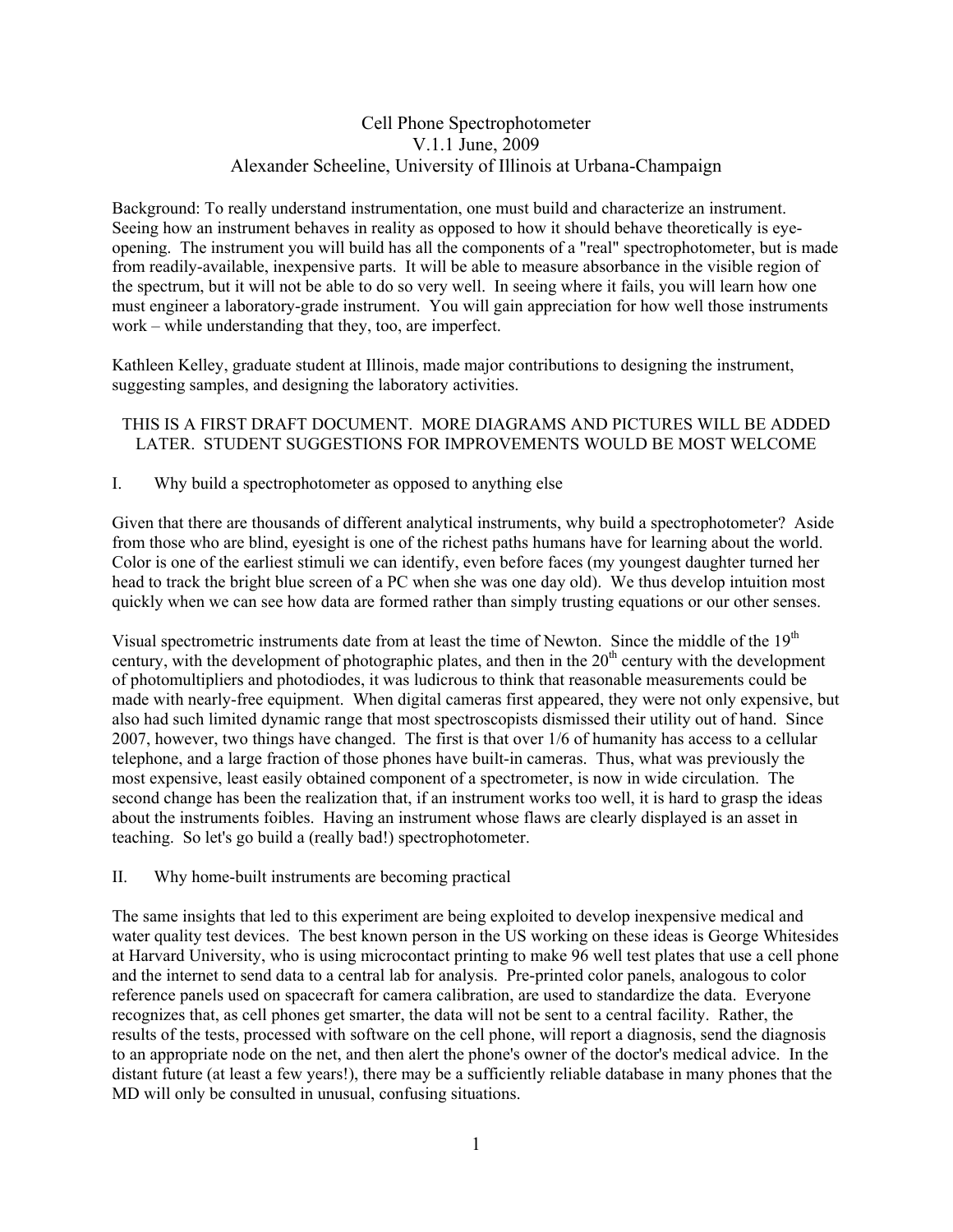#### III. Components of a spectrophotometer

List the components of a spectrophotometer in the order they are typically laid out for single wavelength measurement:

\_\_\_\_\_\_\_\_\_\_ → \_\_\_\_\_\_\_\_\_\_\_ → \_\_\_\_\_\_\_\_\_\_\_\_ → \_\_\_\_\_\_\_\_\_\_\_\_ (after which the signal is transduced to a number)

Now list the components in the order they are typically laid out for full spectral observation in parallel:

\_\_\_\_\_\_\_\_\_\_ → \_\_\_\_\_\_\_\_\_\_\_ → \_\_\_\_\_\_\_\_\_\_\_\_ → \_\_\_\_\_\_\_\_\_\_\_\_ (after which the signals from the multiple elements in the final component are transduced to a number)

There are many variations on each component.

The light source with which you will work is an RL-5-W5020 white LED, the specifications for which you can find at <u>http://www.superbrightleds.com/specs/w2\_specs.htm</u>. Here's the spectral output:



The output power is specified for a current of 20 mA which requires a drive voltage of 3.8 V. Our 3V batteries barely provide 2 mA, so output is only about 1/10 of the full power rating (based on reading the specifications. Would you trust the specifications? How would you measure if the estimate of current from the battery is correct?)

You will be supplied with a plastic 1 cm pathlength cuvette to hold a liquid sample. These are regarded as "disposable" because they are inexpensive. However, there is no reason not to use them many times provided

samples don't stick to the polystyrene surface, leading to cross-contamination, solvents don't cause the plastic to deteriorate, and the outside stays free of scratches.

The diffraction grating is a holographic transmission grating, 12700 lines/inch or 500 lines/mm. These gratings are not blazed.

What is the detector? Only you know that. Any device that can generate a JPG picture can act as the array detector for this spectrophotometer! Do you have a digital camera? A cell phone with a camera? A webcam? If you don't have one, find a friend who does.

My detector is:

IV. Layout of home-built instrument

Clearly, for there to be any hope of having this work, the components have to be aligned reproducibly. *While a paper "baseplate" is provided, you should use ingenuity to devise something better*. Kathleen Kelley found a piece of Styrofoam and linked everything to that base, which is much sturdier than folded paper. What will you use?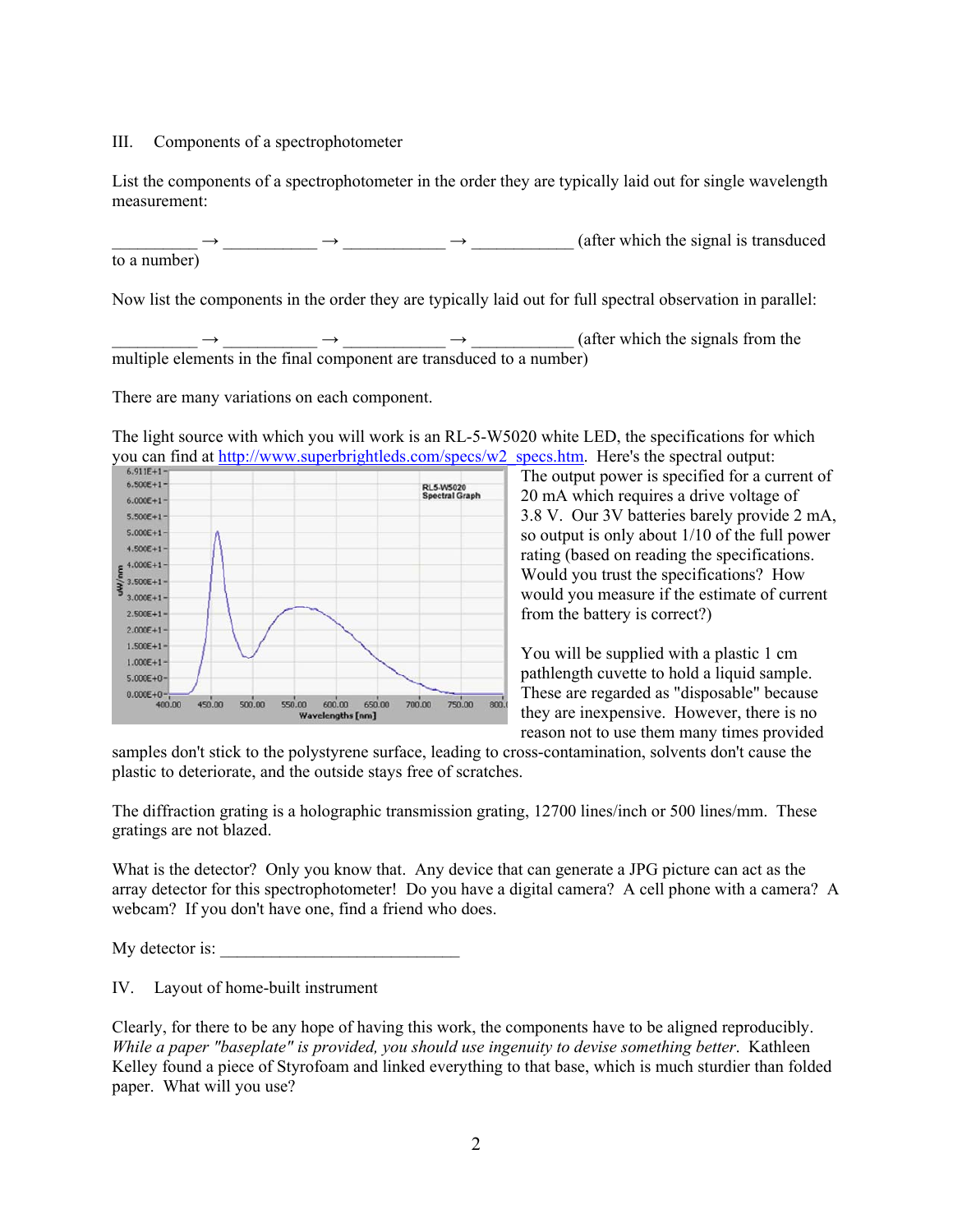The LED leads are the right spacing so that the battery slides between them and the LED immediately turns on. Which leg goes on top? The LED must be forward biased (anode on the + side of the battery). In theory, the battery should be able to illuminate the LED for a total of 80 hours before burning out. *This has not been tested*. If you aren't using the LED, slip it off the battery to conserve power. The baseplate folds in such a way that the LED is at the right height to be centered along the grating. Should the LED shine along the center axis of the grating? Should the grating be offset at some angle?



Side View. Grating perpendicular to paper, tape bracing grating.

Should the LED shine directly in line with the grating or be aimed to one side? The specification is that the LED emits most of its light  $\pm 10^{\circ}$  from the diode's axis. Play with this – see what alignment makes sense. How can the grating be kept upright? Tape it in place with a hinge at the bottom and two pieces of tape making right triangles.

Where will the detector go? Where will the cuvette go? Are there ambiguities? Do you see multiple diffraction orders?

Which order will you use? Why? Once you see what angle you want to use, how far from the grating will you want to be with the camera lens (approximately)? How did you reach this estimate? What will happen if the distance varies by 10%?

V. If it works right, how would we obtain and process data?

Suppose we get everything put together just right. What relationship between measurement and concentration will be used with this instrument? Beer's Law,  $A(\lambda) = \varepsilon(\lambda) bC$ . Can we measure *A* directly? No. What can we measure? Transmittance, *T*? No. All we can measure is light intensity.

$$
\varepsilon(\lambda)bC = \log_{10}(I_0(\lambda)/I(\lambda))
$$

How do you know  $\varepsilon(\lambda)$ ? You don't – for each compound and solvent, it must be measured. How do you know *b*, and what is its value?

At minimum, how many intensity measurements must be made to determine *ε*(*λ*)?

"How will we get from a picture to an intensity? Your fearless instructor is writing software, to be described in §XIII below. Software can manipulate JPG files, but YOU will have to provide valid files with meaningful intensity measurements for the software to work.

VI. What isn't ideal about the current layout?

Compared to a commercial spectrophotometer, what do you see (even before you collect any data) as non-ideal about this instrument? Discuss what would work well for a real instrument, what you have here, and how the two compare. Incidentally, there are at least a few things about this instrument that are superior to any commercial spectrophotometer, so look for positive points as well as negative!

VII. Build it!

Put the components together.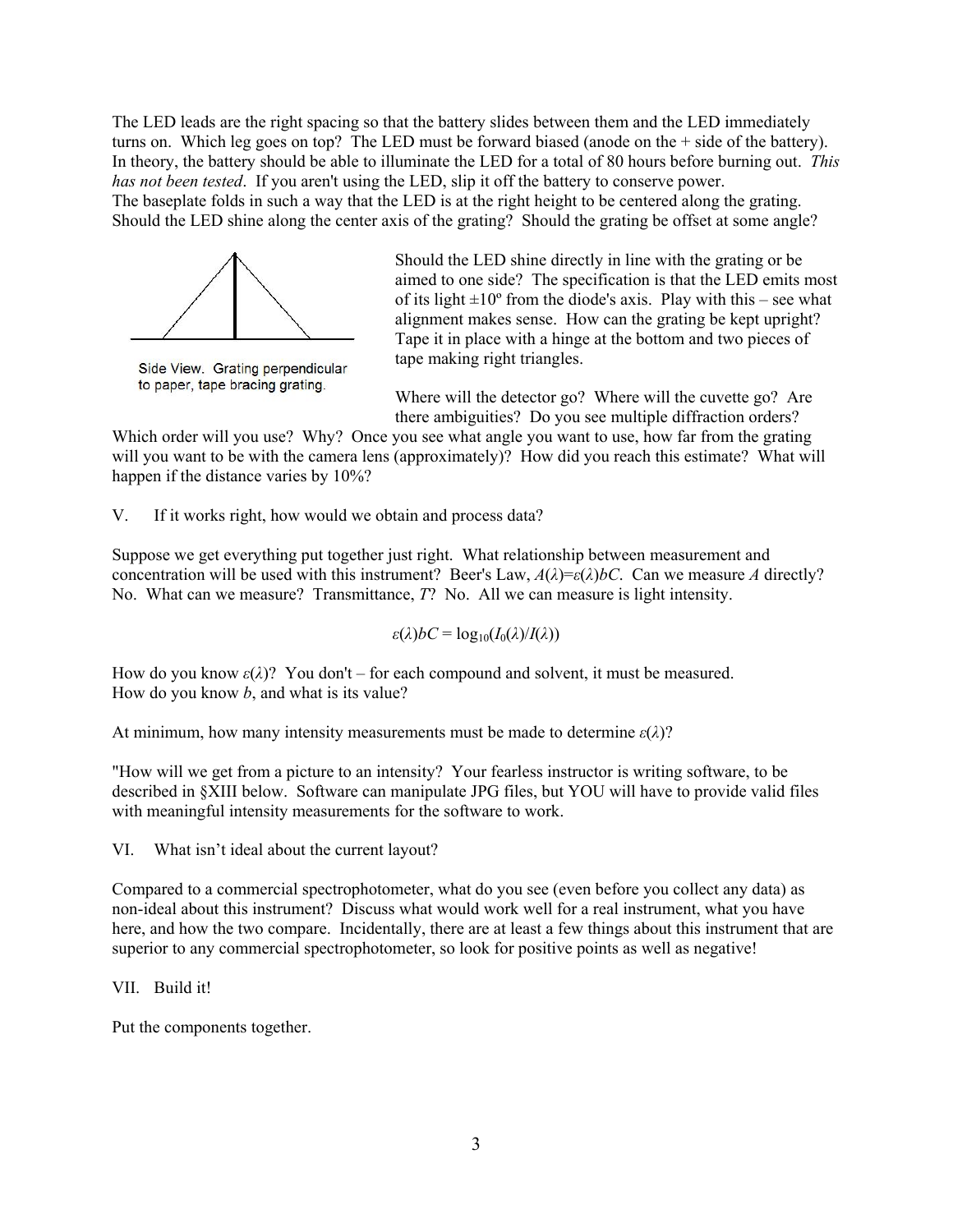### VIII. Play with it!

Look at the spectra without a cuvette in place. Put in a cuvette and see what changes. See the various diffraction orders. If you don't like having the spectrum dispersed left/right, try rotating the grating and disperse the light at some other angle. Take pictures of the spectrum with your camera. See how you can vary the fraction of the frame that the spectrum fills. Is the spectrum too bright? Too dim? Is the room too bright? Can you tell where any particular wavelength is in the spectrum (the spectral plot suggests 460 nm and 560 nm should be discernable. Are they?)? Does the spectrum look anything like what you'd expect from the plot in §IV?

What will we use for a sample? Sitting in Urbana, I have no idea! We will need to find something that has a distinctive visible spectrum and that we can easily dilute to give transmittance between 10% and 95%. In our testing, we have found food coloring or sugary drinks with food coloring work well, but pH indicators or colored metal ions should be OK. We'll figure it out "on the fly."

IX. Trial: see how well 100% T can be reproduced

Either with no cuvette present or with just water in the cuvette, take 3 or 4 spectra. Later, we'll see how reproducible these data are.

X. Trial: see what 0% T looks like

0% T is what one measures when the light source is blocked (or turned off). So either turn off the LED or block its light and take 3 or 4 spectra to get the signal when there is "infinite absorbance."

Is there a problem here? Yes, as a matter of fact, there is. In a "real" spectrophotometer, when the light source is turned off, there really is very little light in the instrument (just leaks from the outside world, phosphorescence of any long-lived species, and any glow from semi-conductors or heated surfaces). But in this instrument? In a lighted room, there is a HUGE amount of light from the environment. If you take the instrument into a darkened room, the camera wants to use flash, another source of stray light. If you convince the camera not to use the flash, how can it focus if there's no light?

How will you deal with this stray light problem? Argue with your neighbor and see if you can figure out an equation to use with raw camera measurements to compensate for stray light.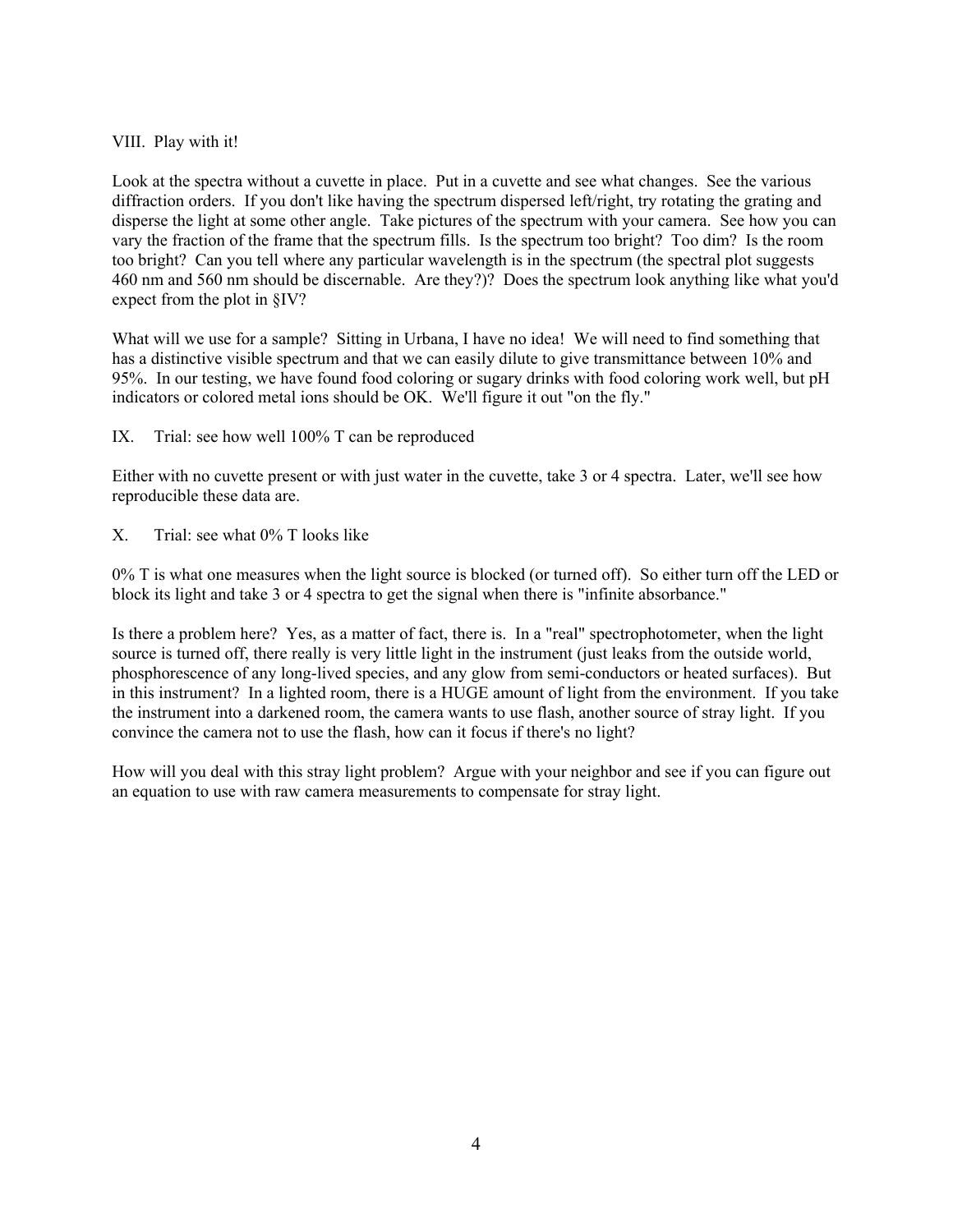### XI. Get photometric data

Obtain a spectrum useful for measuring  $I_0(\lambda)$ . Then for each of 3 (or more) dilutions of the sample, obtain spectra from which you can measure  $I(\lambda)$ . Name the pictures/files so you'll know which is which later.

| Sample compound:                                                                 |               |
|----------------------------------------------------------------------------------|---------------|
|                                                                                  |               |
| Sample Spectrum 1:                                                               | Concentration |
| Sample Spectrum 2:                                                               | Concentration |
| Sample Spectrum 3:                                                               | Concentration |
| Will we have an unknown to analyze? I don't know  IF we have an unknown, run it: |               |
|                                                                                  | Concentration |

You might want to take multiple exposures in case some are blurry, badly exposed, or some such.

### XII. The Software

As with most modern instruments, software is used to convert raw signals to useful results. As this lab is being written, the software is incomplete. Rather than write pages and pages of documentation (which, if everything's written correctly, should be needed anyway!), let me outline what's there. You can play with it, let me know what does not work (or what works badly), and then we'll rewrite it.

There are 3 graphical insets and 2 control sections. In the upper LEFT of the screen, put the JPG for the SAMPLE (the picture from which you want to find  $I(\lambda)$ ). In the upper RIGHT of the screen, put the JPG for the REFERENCE (the picture from which you want to find  $I_0(\lambda)$ ). I have not designed this for "drag and drop." You must use the directory functions in the middle of the screen to select the files by name. If you regard this as a serious limitation, let me know, and after we make sure the science parts of the software are error-free, I'll try to install that capability.

After the JPGs are in place, you have to tell the software where the spectrum is. Point to either the red or blue end of the spectrum with the mouse. When you click, you'll get to choose whether it's the red or blue end. Once you have both ends marked, you can use the data fields in the lower right of the screen to tell the software what wavelengths correspond to your clicks. You won't know exactly, but give the machine your best estimate. As long as you are consistent between the two frames, your results will be precise, though perhaps not accurate.

"Spectrum width" lets you use more than one row of pixels at a time. How does this influence signal-tonoise ratio? Experiment and find out! Does it influence resolution?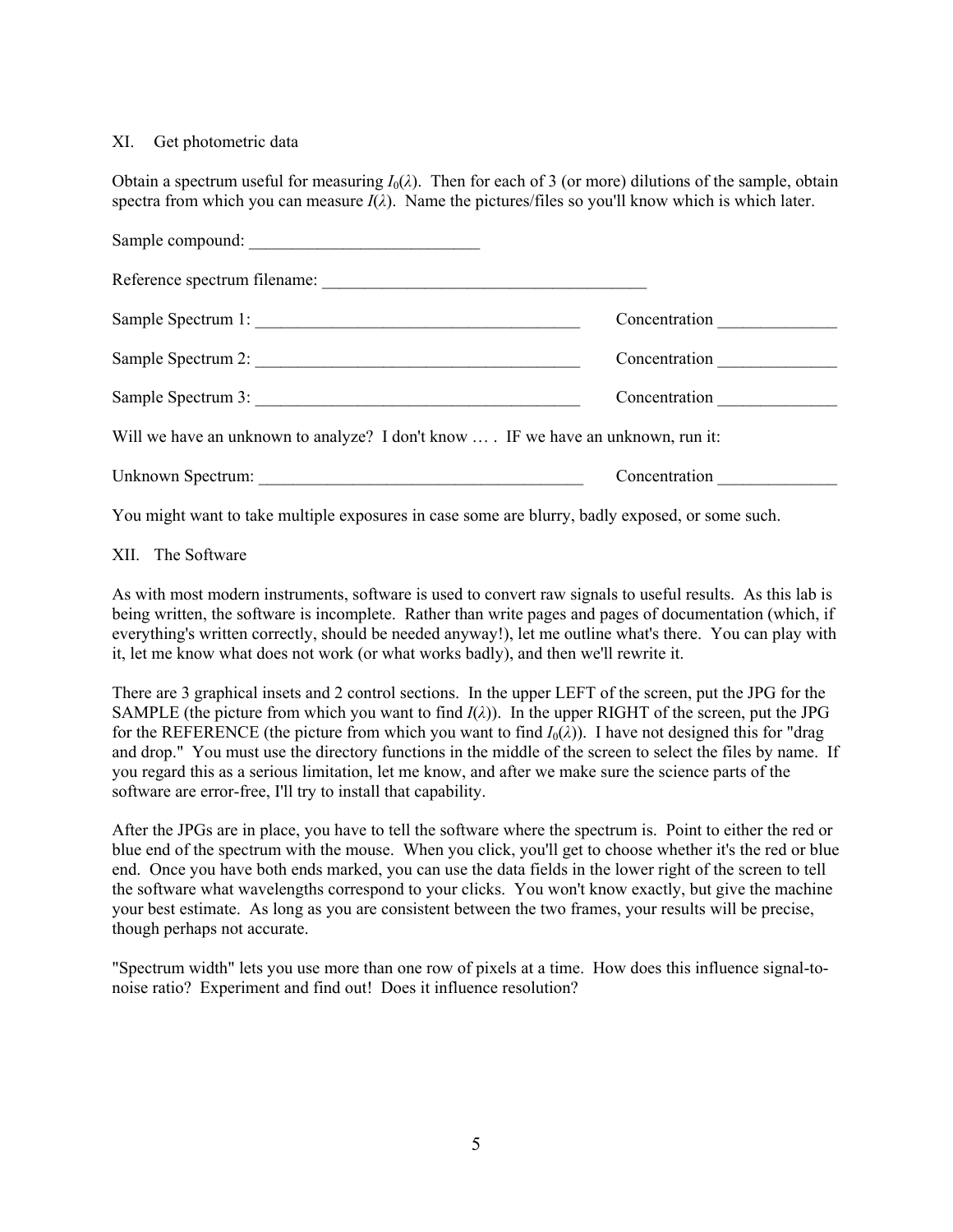

Once you've marked where the spectral data is, you can plot it. In addition, you can export the data as a comma-separated variable (.CSV) file, readable by most spreadsheets. That way, you can improve on the very limited data processing that the software performs (when it computes absorbance, it only ratios intensities without correcting for any of the problems that you have found in looking at the data).

Notice that plots can be as a function of pixel number (bluest pixel, corresponding to the blue wavelength in the lower right of the screen, is numbered 0) or wavelength (interpolated from knowing the dispersion implicit in the data in the lower right entries). Also notice that the graphics window, while fairly small, has the ability, independent of the rest of the program, to save data to a file or print.

#### XIII. Reprocessing data in *Excel* or some other spreadsheet

The software described in the previous section will export the red, green, and blue intensity values for each wavelength setting, identifying each wavelength with a pixel number as well. What if you want to get information about a part of the image that isn't really spectral data? Just click into the software a line along which to report intensity values and export those lines of numbers. The software is dumb – it will believe that ANY line of pixels corresponds to a spectrum, whether it does or not! Once the lines of data are in the spreadsheet, you get to take over and figure out how to combine intensity values, subtract background, and so on, to get transmittance or absorbance. From these, you can make a working curve.

#### XIV. Attempt to make a working curve

Choose a wavelength where absorbance seems to be a strong function of concentration. Make a working curve. Is it a straight line? If not, can you figure out why? Can you obtain data that allow you to combine your extra information with the raw  $I(\lambda)$  and  $I_0(\lambda)$  to make it straight (or, at least, straighter)? If you have an unknown, determine its concentration. CHALLENGE: how in the world do we determine precision or accuracy with this system?